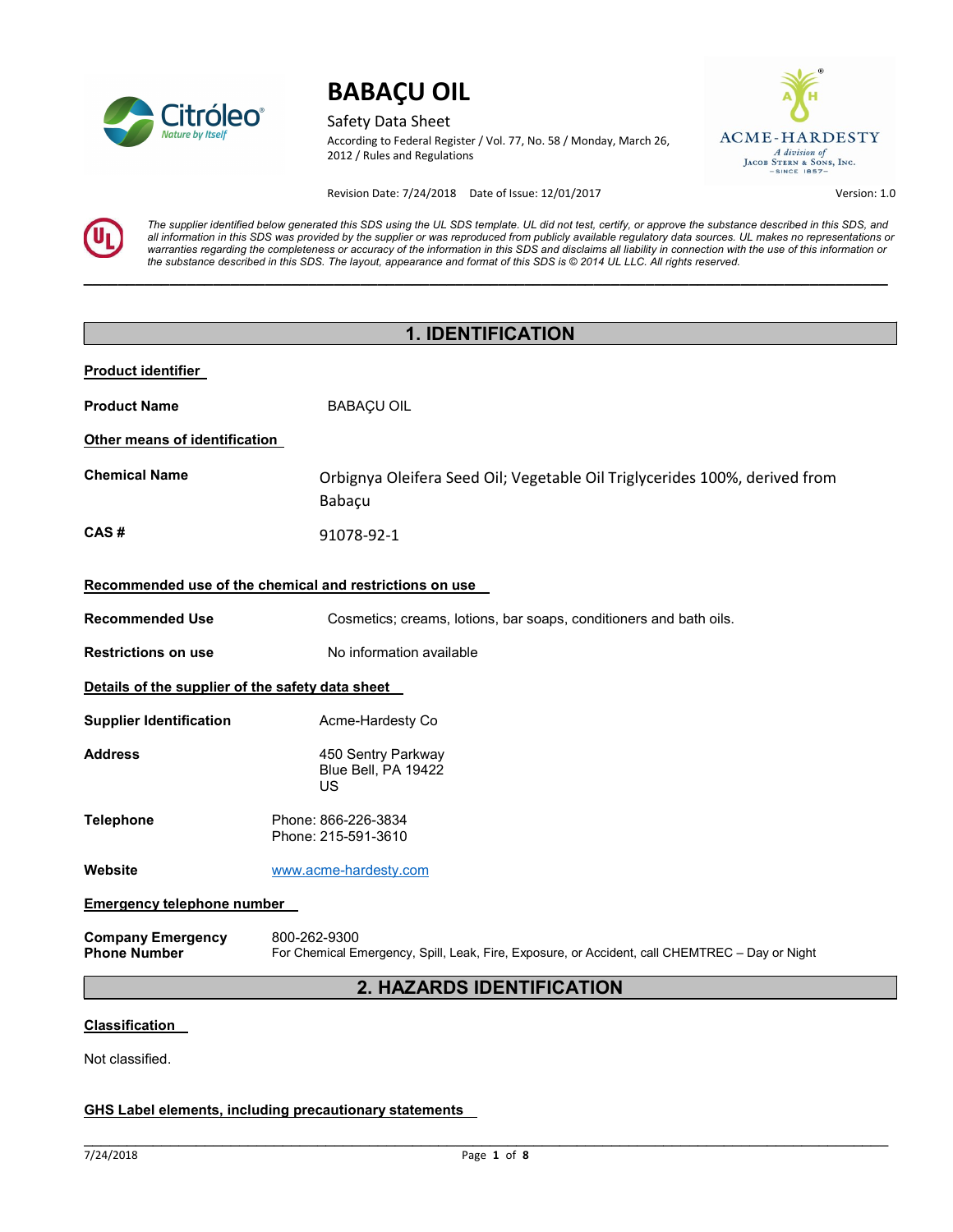#### Safety Data Sheet

According to Federal Register / Vol. 77, No. 58 / Monday, March 26, 2012 / Rules and Regulations

#### Hazard statements

Not classified.

### Other information

Unknown acute toxicity

100 % of the mixture consists of ingredient(s) of unknown toxicity

100 % of the mixture consists of ingredient(s) of unknown acute oral toxicity

100 % of the mixture consists of ingredient(s) of unknown acute dermal toxicity

100 % of the mixture consists of ingredient(s) of unknown acute inhalation toxicity (gas)

100 % of the mixture consists of ingredient(s) of unknown acute inhalation toxicity (vapor)

100 % of the mixture consists of ingredient(s) of unknown acute inhalation toxicity (dust/mist)

### 3. COMPOSITION/INFORMATION ON INGREDIENTS

 $\mathcal{L}_\mathcal{L} = \mathcal{L}_\mathcal{L} = \mathcal{L}_\mathcal{L} = \mathcal{L}_\mathcal{L} = \mathcal{L}_\mathcal{L} = \mathcal{L}_\mathcal{L} = \mathcal{L}_\mathcal{L} = \mathcal{L}_\mathcal{L} = \mathcal{L}_\mathcal{L} = \mathcal{L}_\mathcal{L} = \mathcal{L}_\mathcal{L} = \mathcal{L}_\mathcal{L} = \mathcal{L}_\mathcal{L} = \mathcal{L}_\mathcal{L} = \mathcal{L}_\mathcal{L} = \mathcal{L}_\mathcal{L} = \mathcal{L}_\mathcal{L}$ 

#### **Substance**

| Chemical name         | CAS No.    | Weight-% | <b>Hazardous Material</b><br>Information Review Act<br>registry number (HMIRA)<br>registry $#$ ) | Date HMIRA filed and<br>date exemption granted<br>(if applicable) |
|-----------------------|------------|----------|--------------------------------------------------------------------------------------------------|-------------------------------------------------------------------|
| Orbignya oleifera oil | 91078-92-1 | 100      |                                                                                                  | $\overline{\phantom{0}}$                                          |

### 4. FIRST AID MEASURES

| Remove to fresh air.                                                                                                                                                                                      |  |  |
|-----------------------------------------------------------------------------------------------------------------------------------------------------------------------------------------------------------|--|--|
| Rinse thoroughly with plenty of water for at least 15 minutes, lifting lower and upper eyelids.<br>Consult a physician.                                                                                   |  |  |
| Wash skin with soap and water.                                                                                                                                                                            |  |  |
| Clean mouth with water and drink afterwards plenty of water. Nontoxic in small doses. For<br>sizeable amount, seek medical assistance. Effects appear more severe in individuals with<br>kidney problems. |  |  |
| Most important symptoms and effects, both acute and delayed                                                                                                                                               |  |  |
| No information available.                                                                                                                                                                                 |  |  |
| Indication of any immediate medical attention and special treatment needed                                                                                                                                |  |  |
| Treat symptomatically.                                                                                                                                                                                    |  |  |
|                                                                                                                                                                                                           |  |  |

### 5. FIRE-FIGHTING MEASURES

Suitable Extinguishing Media Use extinguishing measures that are appropriate to local circumstances and the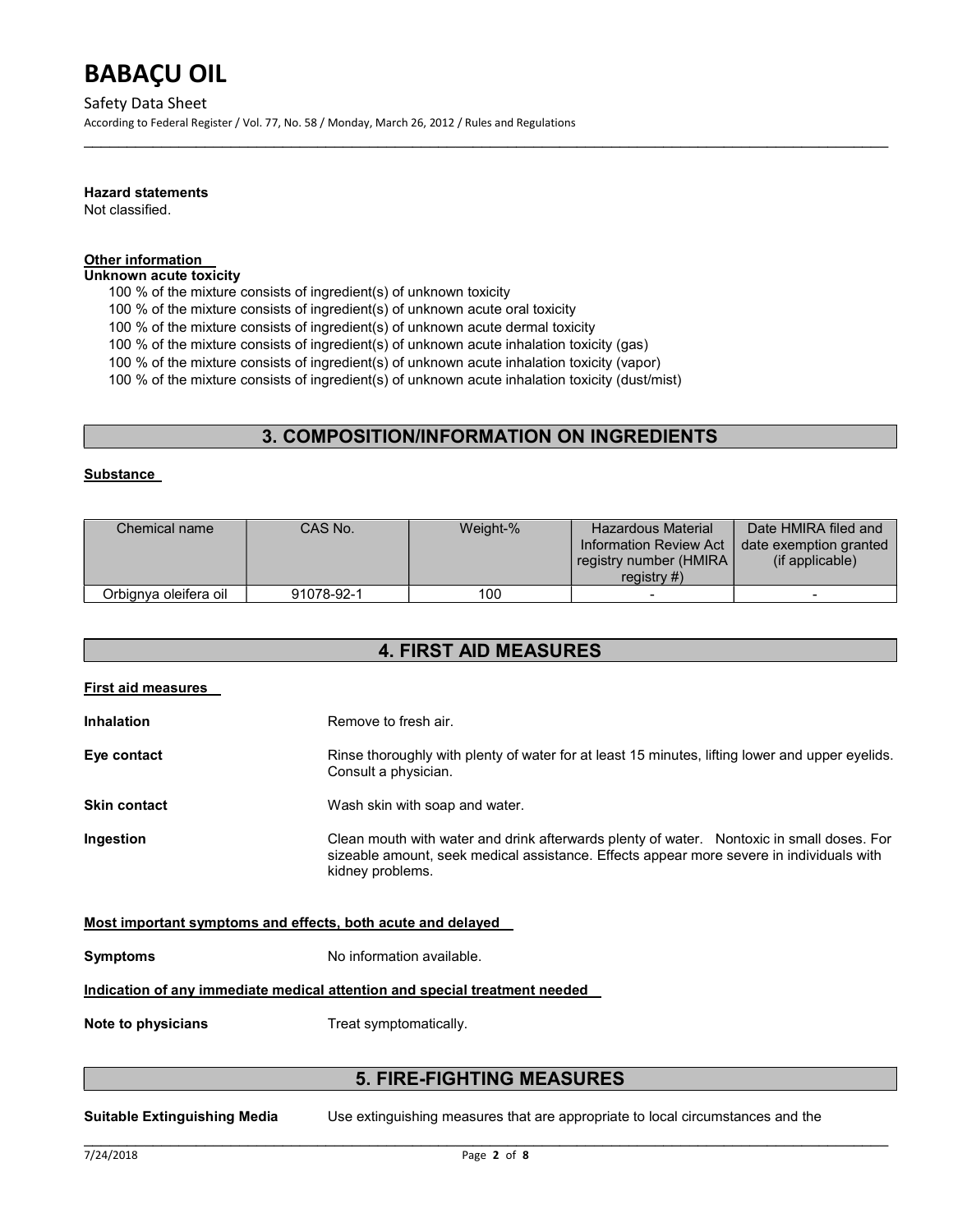#### Safety Data Sheet

According to Federal Register / Vol. 77, No. 58 / Monday, March 26, 2012 / Rules and Regulations

|                                                                                                                  | surrounding environment. Carbon Dioxide (CO2), dry chemical powder or appropriate<br>foam .Do not use a direct stream of water to extinguish. |  |
|------------------------------------------------------------------------------------------------------------------|-----------------------------------------------------------------------------------------------------------------------------------------------|--|
| <b>Large Fire</b>                                                                                                | CAUTION: Use of water spray when fighting fire may be inefficient.                                                                            |  |
| Unsuitable extinguishing media                                                                                   | Do not scatter spilled material with high pressure water streams.                                                                             |  |
| Specific hazards arising from the<br>chemical                                                                    | Fire can cause thick and black smoke. As a result of thermal decomposition, dangerous<br>products can form: carbon monoxide, carbon dioxide.  |  |
| <b>Hazardous Combustion Products</b>                                                                             | Carbon oxides.                                                                                                                                |  |
| <b>Explosion Data</b><br><b>Sensitivity to Mechanical Impact None.</b><br><b>Sensitivity to Static Discharge</b> | None.                                                                                                                                         |  |
| Special protective equipment for<br>fire-fighters                                                                | Firefighters should wear self-contained breathing apparatus and full firefighting turnout<br>gear. Use personal protection equipment.         |  |

 $\mathcal{L}_\mathcal{L} = \mathcal{L}_\mathcal{L} = \mathcal{L}_\mathcal{L} = \mathcal{L}_\mathcal{L} = \mathcal{L}_\mathcal{L} = \mathcal{L}_\mathcal{L} = \mathcal{L}_\mathcal{L} = \mathcal{L}_\mathcal{L} = \mathcal{L}_\mathcal{L} = \mathcal{L}_\mathcal{L} = \mathcal{L}_\mathcal{L} = \mathcal{L}_\mathcal{L} = \mathcal{L}_\mathcal{L} = \mathcal{L}_\mathcal{L} = \mathcal{L}_\mathcal{L} = \mathcal{L}_\mathcal{L} = \mathcal{L}_\mathcal{L}$ 

## 6. ACCIDENTAL RELEASE MEASURES

#### Personal precautions, protective equipment and emergency procedures

| <b>Personal precautions</b> | Avoid contact with eyes. |
|-----------------------------|--------------------------|
|-----------------------------|--------------------------|

#### Methods and material for containment and cleaning up

Methods for containment Prevent further leakage or spillage if safe to do so.

Methods for cleaning up Dam up. Soak up with non-combustible absorbent materials (soil, sand, vermiculite, diatomite, etc.). Store the product and the absorbent in an appropriate container. The contaminated area should be immediately cleaned.. Pick up and transfer to properly labeled containers.

## 7. HANDLING AND STORAGE

| <b>Precautions for safe handling</b>                         |                                                                          |  |  |
|--------------------------------------------------------------|--------------------------------------------------------------------------|--|--|
| Advice on safe handling                                      | Handle in accordance with good industrial hygiene and safety practice.   |  |  |
| Conditions for safe storage, including any incompatibilities |                                                                          |  |  |
| <b>Storage Conditions</b>                                    | Keep containers tightly closed in a dry, cool and well-ventilated place. |  |  |
| <b>Recommended Use</b>                                       | Cosmetics; creams, lotions, bar soaps, conditioners and bath oils.       |  |  |

## 8. EXPOSURE CONTROLS/PERSONAL PROTECTION

#### Control parameters

Exposure Limits This product, as supplied, does not contain any hazardous materials with occupational exposure limits established by the region specific regulatory bodies.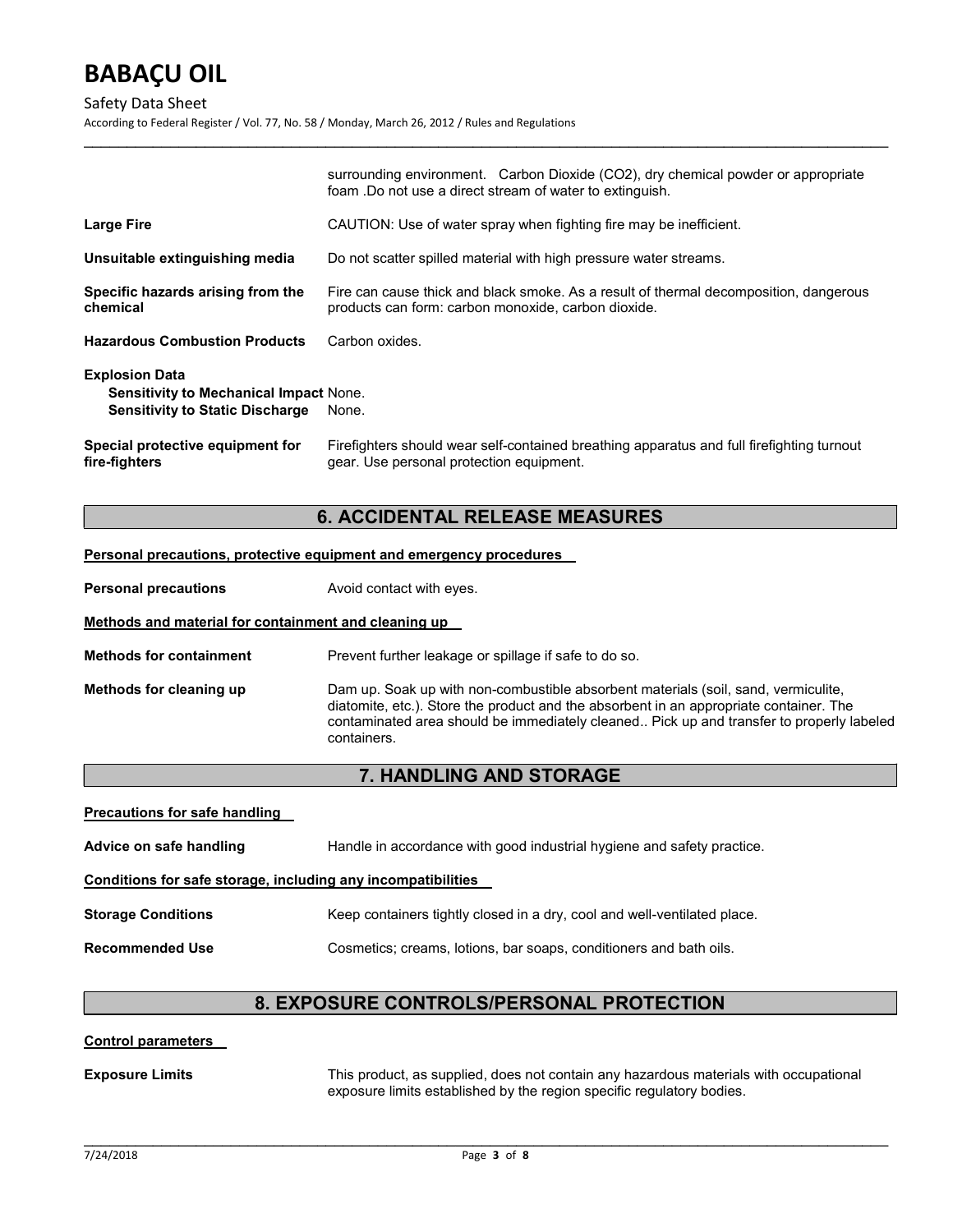Safety Data Sheet

According to Federal Register / Vol. 77, No. 58 / Monday, March 26, 2012 / Rules and Regulations

### Appropriate engineering controls

| <b>Engineering controls</b>           | <b>Showers</b><br>Eyewash stations<br>Ventilation systems.                                                                                                                  |
|---------------------------------------|-----------------------------------------------------------------------------------------------------------------------------------------------------------------------------|
|                                       | Individual protection measures, such as personal protective equipment                                                                                                       |
| <b>Eye/face protection</b>            | Chemical safety goggles.                                                                                                                                                    |
| Skin and body protection              | Resistant gloves.                                                                                                                                                           |
| <b>Respiratory protection</b>         | No protective equipment is needed under normal use conditions. If exposure limits are<br>exceeded or irritation is experienced, ventilation and evacuation may be required. |
| <b>General hygiene considerations</b> | Handle in accordance with good industrial hygiene and safety practice.                                                                                                      |

 $\mathcal{L}_\mathcal{L} = \mathcal{L}_\mathcal{L} = \mathcal{L}_\mathcal{L} = \mathcal{L}_\mathcal{L} = \mathcal{L}_\mathcal{L} = \mathcal{L}_\mathcal{L} = \mathcal{L}_\mathcal{L} = \mathcal{L}_\mathcal{L} = \mathcal{L}_\mathcal{L} = \mathcal{L}_\mathcal{L} = \mathcal{L}_\mathcal{L} = \mathcal{L}_\mathcal{L} = \mathcal{L}_\mathcal{L} = \mathcal{L}_\mathcal{L} = \mathcal{L}_\mathcal{L} = \mathcal{L}_\mathcal{L} = \mathcal{L}_\mathcal{L}$ 

## 9. PHYSICAL AND CHEMICAL PROPERTIES

#### Physical and Chemical Properties

| Pilysical allu Ullelliical Pilopeitles        |                                      |                   |
|-----------------------------------------------|--------------------------------------|-------------------|
| <b>Physical state</b>                         | Viscous liquid; Liquid               |                   |
| Appearance                                    | White to light yellow viscous liquid |                   |
| Odor                                          | Characteristic                       |                   |
| Color                                         | White to light yellow                |                   |
| <b>Odor Threshold</b>                         | No data available                    |                   |
| <b>Property</b>                               | <b>Values</b>                        | Remarks<br>Method |
| рH                                            | <b>UNKNOWN</b>                       |                   |
| Melting / freezing point                      | No data available                    | None known        |
| Boiling point / boiling range                 | No data available                    | None known        |
| <b>Flash Point</b>                            | >250°C                               | Closed cup        |
| <b>Evaporation Rate</b>                       | No data available                    | None known        |
| Flammability (solid, gas)                     | No data available                    | None known        |
| <b>Flammability Limit in Air</b>              |                                      | None known        |
| <b>Upper flammability limit</b>               | No data available                    |                   |
| <b>Lower flammability limit</b>               | No data available                    |                   |
| Vapor pressure                                | No data available                    | None known        |
| <b>Vapor density</b>                          | No data available                    | None known        |
| <b>Relative density</b>                       | 0.90 to 0.95                         | @ 25° C           |
| <b>Water Solubility</b>                       | Insoluble in water                   |                   |
| Solubility(ies)                               | No data available                    | None known        |
| Partition coefficient: n-octanol/waterno data |                                      |                   |
| <b>Autoignition temperature</b>               | No data available                    | None known        |
| <b>Decomposition temperature</b>              | No data available                    | None known        |
| <b>Kinematic viscosity</b>                    | No data available                    | None known        |
| <b>Dynamic viscosity</b>                      | No data available                    | None known        |
| <b>Other Information</b>                      |                                      |                   |
| <b>Explosive properties</b>                   | No information available             |                   |
| <b>Oxidizing properties</b>                   | No information available             |                   |
| <b>Softening Point</b>                        | No information available             |                   |
| <b>Molecular Weight</b>                       | No information available             |                   |
| VOC Content (%)                               | No information available             |                   |
| <b>Liquid Density</b>                         | No information available             |                   |
|                                               |                                      |                   |

Bulk Density **No information available**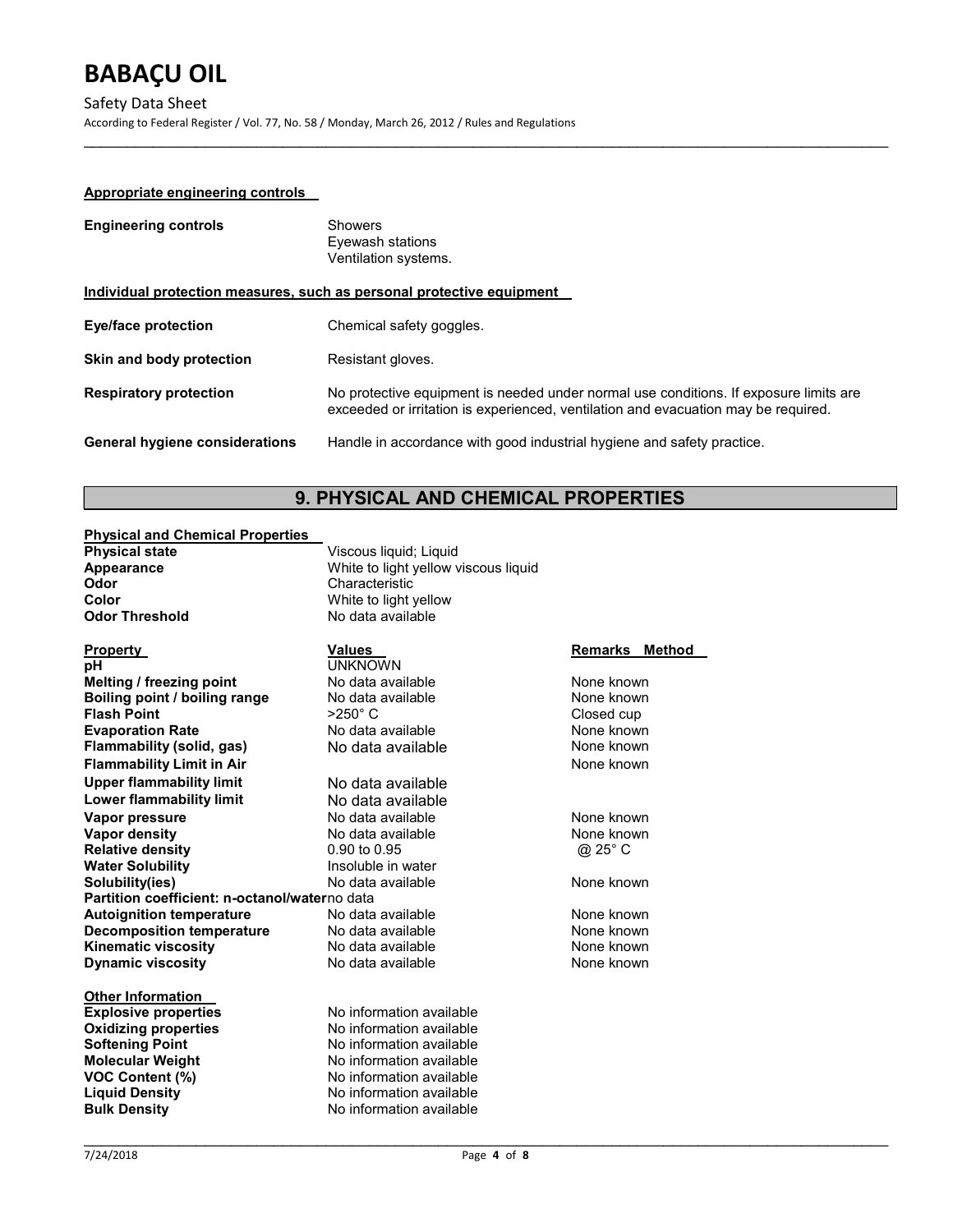Safety Data Sheet

According to Federal Register / Vol. 77, No. 58 / Monday, March 26, 2012 / Rules and Regulations

#### Particle Size No information available Particle Size Distribution

## 10. STABILITY AND REACTIVITY

 $\mathcal{L}_\mathcal{L} = \mathcal{L}_\mathcal{L} = \mathcal{L}_\mathcal{L} = \mathcal{L}_\mathcal{L} = \mathcal{L}_\mathcal{L} = \mathcal{L}_\mathcal{L} = \mathcal{L}_\mathcal{L} = \mathcal{L}_\mathcal{L} = \mathcal{L}_\mathcal{L} = \mathcal{L}_\mathcal{L} = \mathcal{L}_\mathcal{L} = \mathcal{L}_\mathcal{L} = \mathcal{L}_\mathcal{L} = \mathcal{L}_\mathcal{L} = \mathcal{L}_\mathcal{L} = \mathcal{L}_\mathcal{L} = \mathcal{L}_\mathcal{L}$ 

Reactivity **No information available.** Chemical stability Stable under normal conditions. Possibility of Hazardous Reactions None under normal processing.<br>Hazardous Polymerization Hazardous polymerization does Hazardous Decomposition Products Carbon oxides.

Hazardous polymerization does not occur. Conditions to avoid **None known based on information supplied. Incompatible materials** None known based on information supplied.

## 11. TOXICOLOGICAL INFORMATION

#### Information on likely routes of exposure

Product Information

Inhalation Specific test data for the substance or mixture is not available. Eye contact Specific test data for the substance or mixture is not available. Skin contact Specific test data for the substance or mixture is not available. Ingestion Specific test data for the substance or mixture is not available.

#### Information on toxicological effects

Symptoms No information available.

#### Numerical measures of toxicity

#### Acute Toxicity

#### Unknown acute toxicity

- 100 % of the mixture consists of ingredient(s) of unknown toxicity
- 100 % of the mixture consists of ingredient(s) of unknown acute oral toxicity
- 100 % of the mixture consists of ingredient(s) of unknown acute dermal toxicity
- 100 % of the mixture consists of ingredient(s) of unknown acute inhalation toxicity (gas)
- 100 % of the mixture consists of ingredient(s) of unknown acute inhalation toxicity (vapor)
- 100 % of the mixture consists of ingredient(s) of unknown acute inhalation toxicity (dust/mist)

#### Delayed and immediate effects as well as chronic effects from short and long-term exposure

Skin corrosion/irritation No information available. Serious eye damage/eye irritation No information available.<br>Respiratory or skin sensitization No information available. Respiratory or skin sensitization No information available.<br>
Germ cell mutagenicity No information available. Germ cell mutagenicity Carcinogenicity **No information available.**<br>
Reproductive toxicity **No information available**. Reproductive toxicity STOT - single exposure No information available. STOT - repeated exposure No information available. Aspiration hazard No information available.

## 12. ECOLOGICAL INFORMATION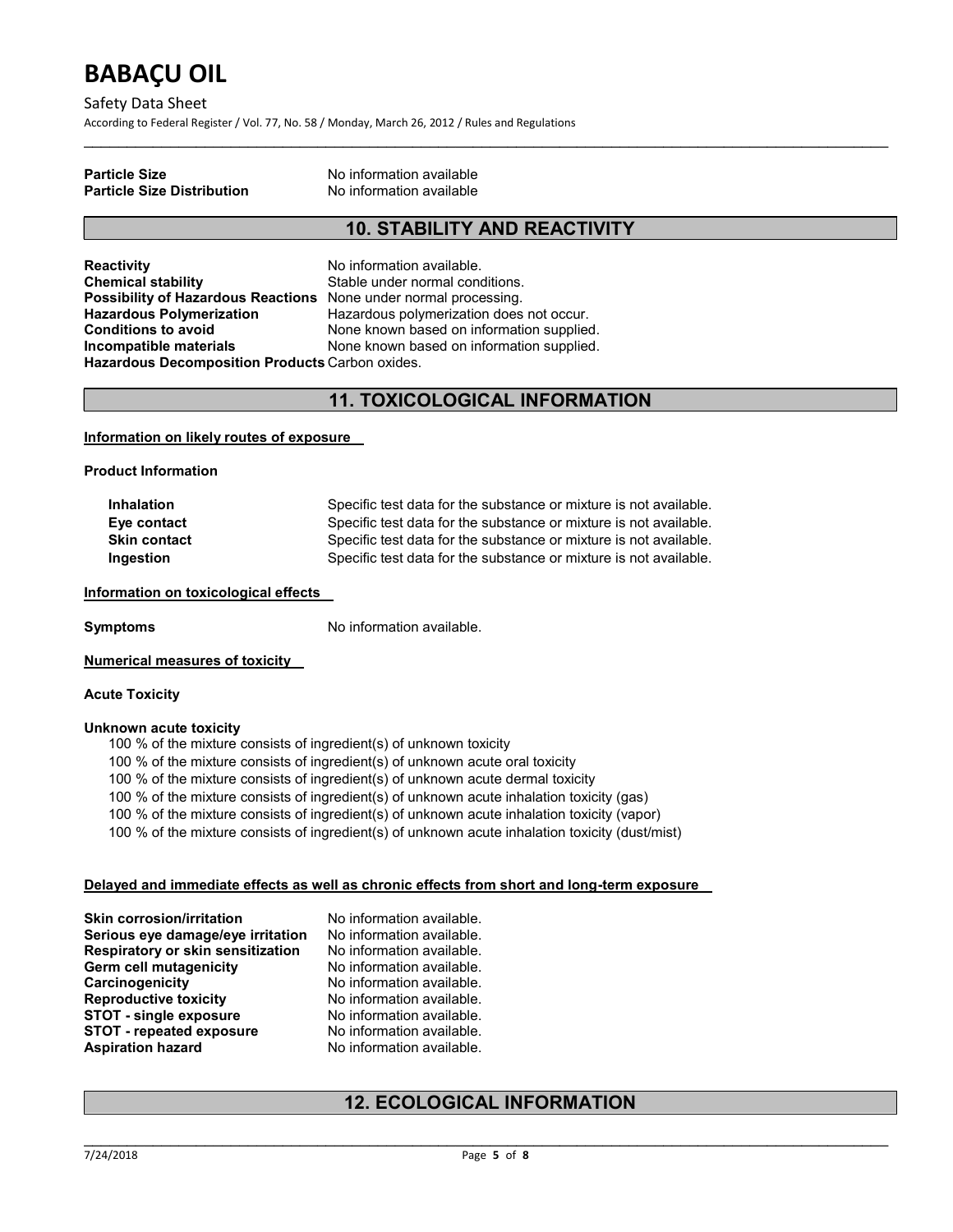#### Safety Data Sheet

According to Federal Register / Vol. 77, No. 58 / Monday, March 26, 2012 / Rules and Regulations

| <b>13. DISPOSAL CONSIDERATIONS</b>   |                                                                           |  |
|--------------------------------------|---------------------------------------------------------------------------|--|
| Other adverse effects                | No information available.                                                 |  |
| <b>Mobility</b>                      | No information available.                                                 |  |
| <b>Bioaccumulation</b>               | There is no data for this product.                                        |  |
| <b>Persistence and Degradability</b> | No information available.                                                 |  |
| <b>Ecotoxicity</b>                   | The environmental impact of this product has not been fully investigated. |  |

 $\mathcal{L}_\mathcal{L} = \mathcal{L}_\mathcal{L} = \mathcal{L}_\mathcal{L} = \mathcal{L}_\mathcal{L} = \mathcal{L}_\mathcal{L} = \mathcal{L}_\mathcal{L} = \mathcal{L}_\mathcal{L} = \mathcal{L}_\mathcal{L} = \mathcal{L}_\mathcal{L} = \mathcal{L}_\mathcal{L} = \mathcal{L}_\mathcal{L} = \mathcal{L}_\mathcal{L} = \mathcal{L}_\mathcal{L} = \mathcal{L}_\mathcal{L} = \mathcal{L}_\mathcal{L} = \mathcal{L}_\mathcal{L} = \mathcal{L}_\mathcal{L}$ 

#### Waste treatment methods

| Waste from residues/unused | Dispose of in accordance with local regulations. Dispose of waste in accordance with |
|----------------------------|--------------------------------------------------------------------------------------|
| products                   | environmental legislation.                                                           |
| Contaminated packaging     | Do not reuse empty containers.                                                       |

## 14. TRANSPORT INFORMATION

| DOT<br><b>Proper Shipping Name</b><br><b>Hazard Class</b>  | <b>NOT REGULATED</b><br>NON-REGULATED<br>N/A |
|------------------------------------------------------------|----------------------------------------------|
| TDG                                                        | Not regulated                                |
| <b>MEX</b>                                                 | Not regulated                                |
| ICAO                                                       | Not regulated                                |
| IATA<br><b>Proper Shipping Name</b><br><b>Hazard Class</b> | Not regulated<br><b>NON REGULATED</b><br>N/A |
| <b>IMDG/IMO</b><br><b>Hazard Class</b>                     | Not regulated<br>N/A                         |
| RID                                                        | Not regulated                                |
| ADR                                                        | Not regulated                                |
| ADN                                                        | Not regulated                                |

## 15. REGULATORY INFORMATION

#### Safety, health and environmental regulations/legislation specific for the substance or mixture

International Regulations

Ozone-depleting substances (ODS) Not applicable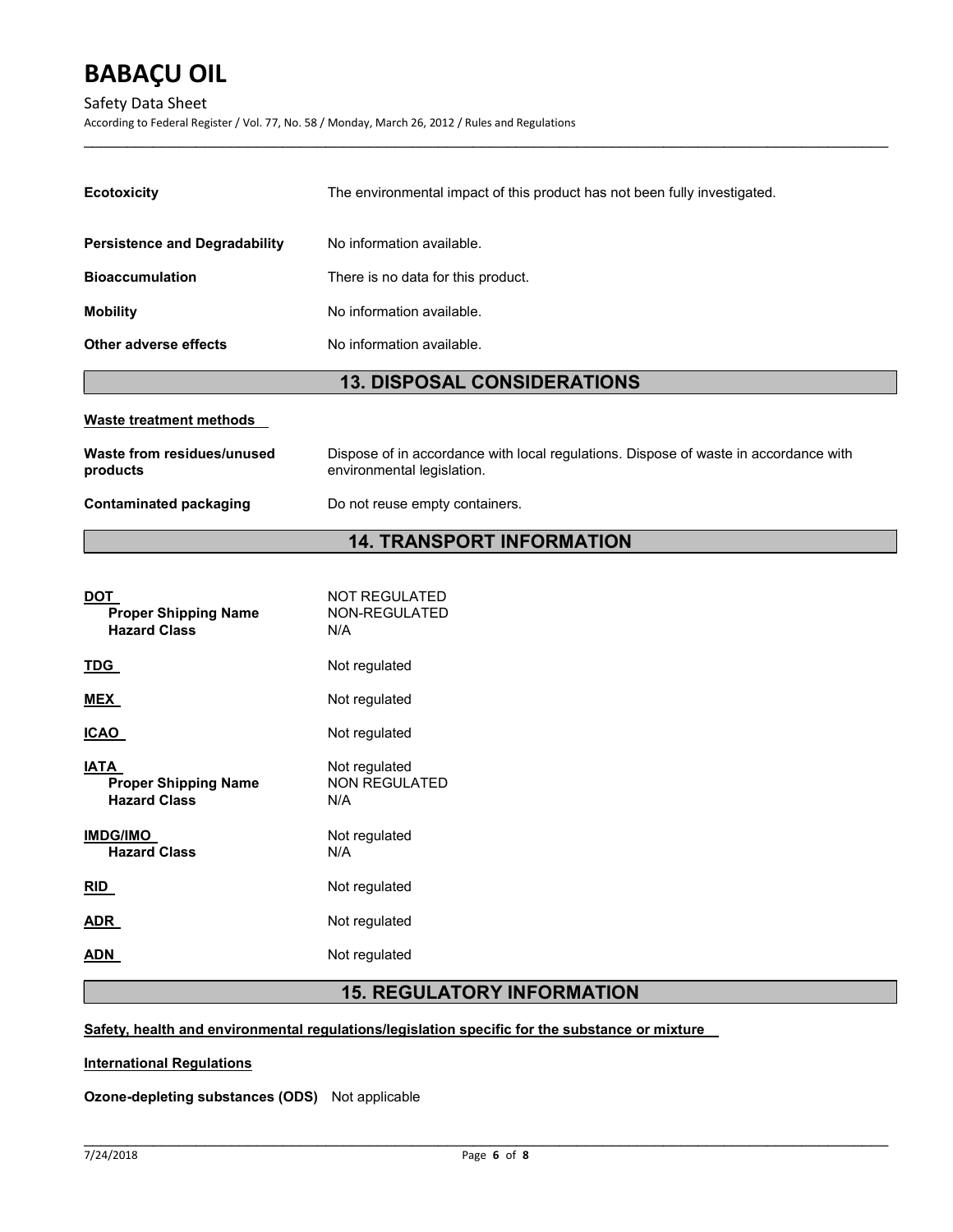Safety Data Sheet According to Federal Register / Vol. 77, No. 58 / Monday, March 26, 2012 / Rules and Regulations

#### Persistent Organic Pollutants Not applicable

**Export Notification requirements** Not applicable

| <b>International Inventories</b> |                           |
|----------------------------------|---------------------------|
| <b>TSCA</b>                      | Exempt.                   |
| <b>DSL/NDSL</b>                  | Listed.                   |
| <b>EINECS/ELINCS</b>             | Listed.                   |
| <b>ENCS</b>                      | Listed.                   |
| <b>KECL</b>                      | Not Listed.               |
| <b>PICCS</b>                     | No information available. |
| <b>AICS</b>                      | Listed.                   |

Legend

TSCA - United States Toxic Substances Control Act Section 8(b) Inventory

DSL/NDSL - Canadian Domestic Substances List/Non-Domestic Substances List

EINECS/ELINCS - European Inventory of Existing Chemical Substances/European List of Notified Chemical Substances

 $\mathcal{L}_\mathcal{L} = \mathcal{L}_\mathcal{L} = \mathcal{L}_\mathcal{L} = \mathcal{L}_\mathcal{L} = \mathcal{L}_\mathcal{L} = \mathcal{L}_\mathcal{L} = \mathcal{L}_\mathcal{L} = \mathcal{L}_\mathcal{L} = \mathcal{L}_\mathcal{L} = \mathcal{L}_\mathcal{L} = \mathcal{L}_\mathcal{L} = \mathcal{L}_\mathcal{L} = \mathcal{L}_\mathcal{L} = \mathcal{L}_\mathcal{L} = \mathcal{L}_\mathcal{L} = \mathcal{L}_\mathcal{L} = \mathcal{L}_\mathcal{L}$ 

ENCS - Japan Existing and New Chemical Substances

KECL - Korean Existing and Evaluated Chemical Substances

PICCS - Philippines Inventory of Chemicals and Chemical Substances

AICS - Australian Inventory of Chemical Substances

### US Federal Regulations

#### SARA 313

Section 313 of Title III of the Superfund Amendments and Reauthorization Act of 1986 (SARA). This product does not contain any chemicals which are subject to the reporting requirements of the Act and Title 40 of the Code of Federal Regulations, Part 372

#### SARA 311/312 Hazard Categories

Should this product meet EPCRA 311/312 Tier reporting criteria at 40 CFR 370, refer to Section 2 of this SDS for appropriate classifications. Under the amended regulations at 40 CFR 370, EPCRA 311/312 Tier II reporting for the 2017 calendar year will need to be consistent with updated hazard classifications.

#### CWA (Clean Water Act)

This product does not contain any substances regulated as pollutants pursuant to the Clean Water Act (40 CFR 122.21 and 40 CFR 122.42)

#### **CERCLA**

This material, as supplied, does not contain any substances regulated as hazardous substances under the Comprehensive Environmental Response Compensation and Liability Act (CERCLA) (40 CFR 302) or the Superfund Amendments and Reauthorization Act (SARA) (40 CFR 355). There may be specific reporting requirements at the local, regional, or state level pertaining to releases of this material

#### US State Regulations

#### California Proposition 65

This product does not contain any Proposition 65 chemicals.

#### U.S. State Right-to-Know Regulations

This product does not contain any substances above threshold limits that are regulated by state right-to-know.